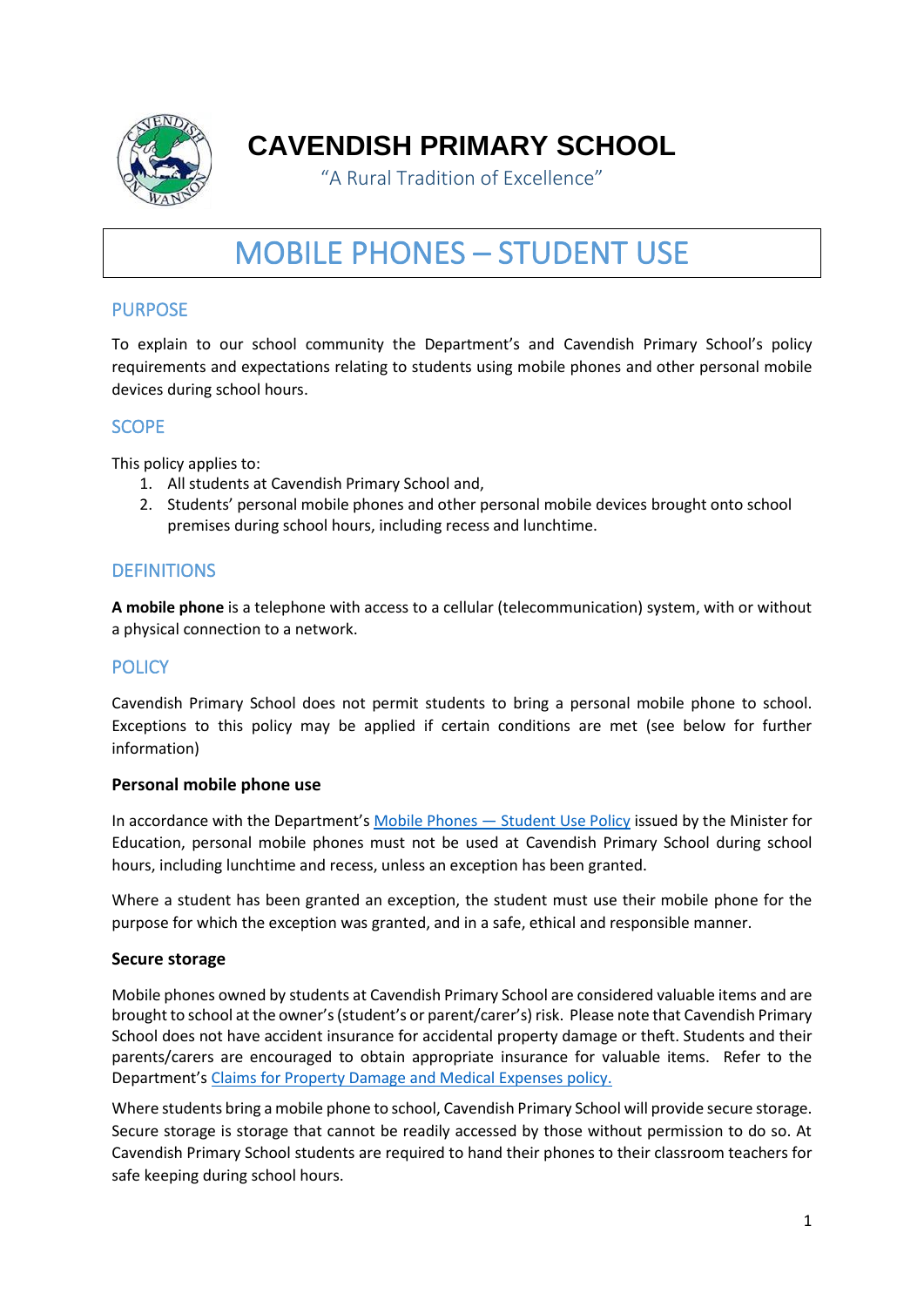## **Enforcement**

Students who use their personal mobile phones inappropriately at Cavendish Primary School may be issued with consequences consistent with our school's existing student engagement polices eg. *Student Wellbeing and Engagement, Code of Conduct* or *Bullying* policies.

At Cavendish Primary School inappropriate use of mobile phones is **any use during school hours**, unless an exception has been granted, and particularly use of a mobile phone:

- in any way that disrupts the learning of others
- to send inappropriate, harassing or threatening messages or phone calls
- to engage in inappropriate social media use including cyber bullying
- to capture video or images of people, including students, teachers and members of the school community without their permission
- to capture video or images in the school toilets, changing rooms, swimming pools and gyms
- during exams and assessments

#### **Exceptions**

Exceptions to the policy:

- may be applied during school hours if certain conditions are met, specifically,
	- o Health, medical and wellbeing-related exceptions
- can be granted by the Principal, or by the teacher for that class, in accordance with the Department's Mobile Phones — [Student Use Policy.](https://www2.education.vic.gov.au/pal/students-using-mobile-phones/policy)

The three categories of exceptions allowed under the Department's [Mobile Phones](https://www2.education.vic.gov.au/pal/students-using-mobile-phones/policy) — Student Use [Policy](https://www2.education.vic.gov.au/pal/students-using-mobile-phones/policy) are:

#### *Health, medical and wellbeing-related exceptions*

| <b>Specific exception</b>                     | <b>Documentation</b>               |
|-----------------------------------------------|------------------------------------|
| Students with a health condition eg: diabetes | <b>Student Health Support Plan</b> |
| Students who are Young Carers                 | A localised student record         |

Where an exception is granted, the student can only use the mobile phone for the purpose for which it was granted.

#### **Camps, excursions and extracurricular activities**

Cavendish Primary School will provide students and their parents and carers with information about items that can or cannot be brought to camps, excursions, special activities and events, including personal mobile phones.

#### **Exclusions**

This policy does not apply to

- Out-of-school-hours events
- Wearable devices